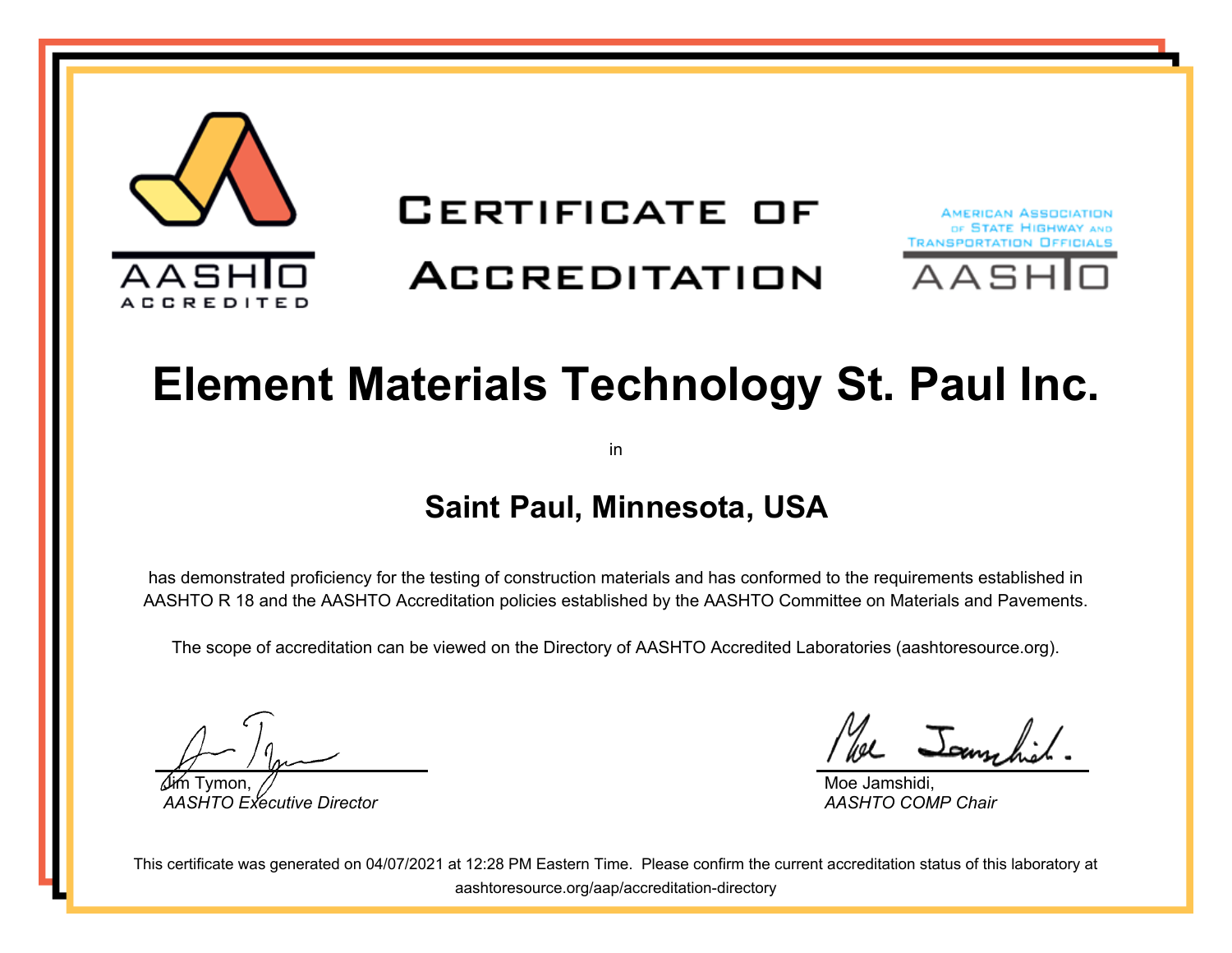

Element Materials Technology St. Paul Inc.

in Saint Paul, Minnesota, USA

#### **Quality Management System**

| Standard:              |                                                                                                                | <b>Accredited Since:</b> |
|------------------------|----------------------------------------------------------------------------------------------------------------|--------------------------|
| R <sub>18</sub>        | Establishing and Implementing a Quality System for Construction Materials Testing Laboratories                 | 04/15/1998               |
| C1077 (Aggregate)      | Laboratories Testing Concrete and Concrete Aggregates                                                          | 06/27/2013               |
| C1077 (Concrete)       | Laboratories Testing Concrete and Concrete Aggregates                                                          | 06/27/2013               |
| D3666 (Aggregate)      | Minimum Requirements for Agencies Testing and Inspecting Road and Paving Materials                             | 06/27/2013               |
|                        | D3666 (Asphalt Mixture) Minimum Requirements for Agencies Testing and Inspecting Road and Paving Materials     | 06/27/2013               |
| E329 (Aggregate)       | Standard Specification for Agencies Engaged in the Testing and/or Inspection of Materials Used in Construction | 06/27/2013               |
| E329 (Asphalt Mixture) | Standard Specification for Agencies Engaged in the Testing and/or Inspection of Materials Used in Construction | 06/27/2013               |
| E329 (Concrete)        | Standard Specification for Agencies Engaged in the Testing and/or Inspection of Materials Used in Construction | 06/27/2013               |

Page 1 of 5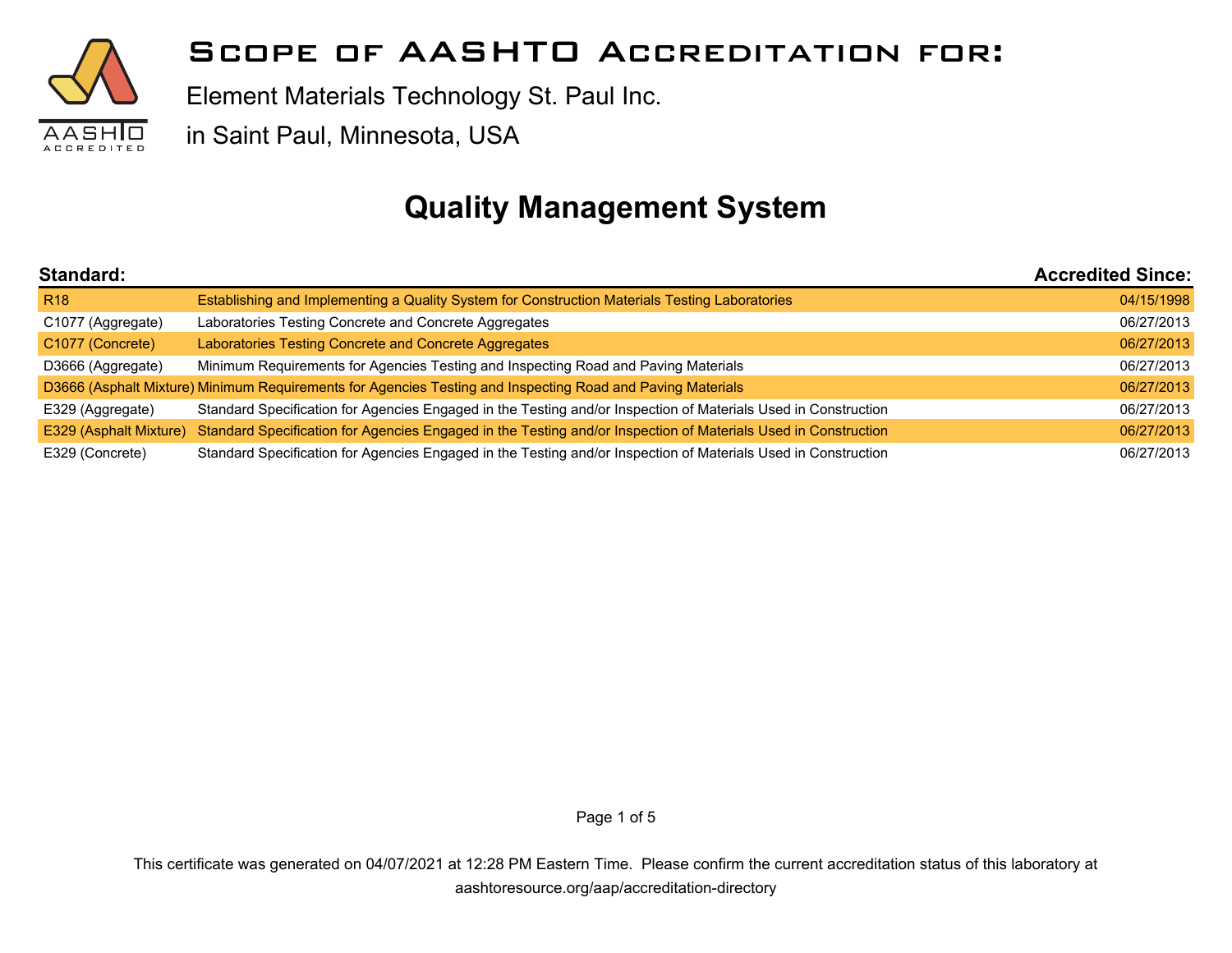

Element Materials Technology St. Paul Inc.

in Saint Paul, Minnesota, USA

#### **Asphalt Mixture**

| Standard:         |                                                                                                                            | <b>Accredited Since:</b> |
|-------------------|----------------------------------------------------------------------------------------------------------------------------|--------------------------|
| <b>R68</b>        | Preparation of Asphalt Mixtures by Means of the Marshall Apparatus                                                         | 04/15/1998               |
| T30               | Mechanical Analysis of Extracted Aggregate                                                                                 | 04/15/1998               |
| T <sub>166</sub>  | Bulk Specific Gravity of Compacted Hot Mix Asphalt Using Saturated Surface-Dry Specimens                                   | 04/15/1998               |
| T209              | Maximum Specific Gravity of Hot Mix Asphalt Paving Mixtures                                                                | 04/15/1998               |
| T <sub>245</sub>  | Resistance to Plastic Flow of Asphalt Mixtures Using Marshall Apparatus                                                    | 04/15/1998               |
| T269              | Percent Air Voids in Compacted Dense and Open Bituminous Paving Mixtures                                                   | 04/15/1998               |
| T312              | Preparing and Determining the Density of Hot Mix Asphalt (HMA) Specimens by Means of the Superpave Gyratory Compactor      | 04/15/1998               |
| D <sub>2041</sub> | Maximum Specific Gravity of Hot Mix Asphalt Paving Mixtures                                                                | 04/15/1998               |
|                   | D2172 (Mineral Matter Not Determined) Quantitative Extraction of Asphalt Binder from Hot Mix Asphalt (HMA) - Plant Control | 06/11/2018               |
| D2726             | Bulk Specific Gravity of Compacted Hot Mix Asphalt Using Saturated Surface-Dry Specimens                                   | 04/15/1998               |
| D <sub>2950</sub> | Density of Bituminous Concrete In Place by Nuclear Methods                                                                 | 05/23/2011               |
| D3203             | Percent Air Voids in Compacted Dense and Open Bituminous Paving Mixtures                                                   | 04/15/1998               |
| D3549             | Thickness or Height of Compacted Bituminous Paving Mixture Specimens                                                       | 07/14/2020               |
| D5444             | Mechanical Analysis of Extracted Aggregate                                                                                 | 04/15/1998               |
| D6307             | Determining the Asphalt Content of Hot Mix Asphalt (HMA) by the Ignition Method                                            | 05/23/2011               |
| D6925             | Preparing and Determining the Density of Hot Mix Asphalt (HMA) Specimens by Means of the Superpave Gyratory Compactor      | 04/15/1998               |
| D6926             | Preparation of Asphalt Mixtures by Means of the Marshall Apparatus                                                         | 04/15/1998               |
| D6927             | Resistance to Plastic Flow of Asphalt Mixtures Using Marshall Apparatus                                                    | 04/15/1998               |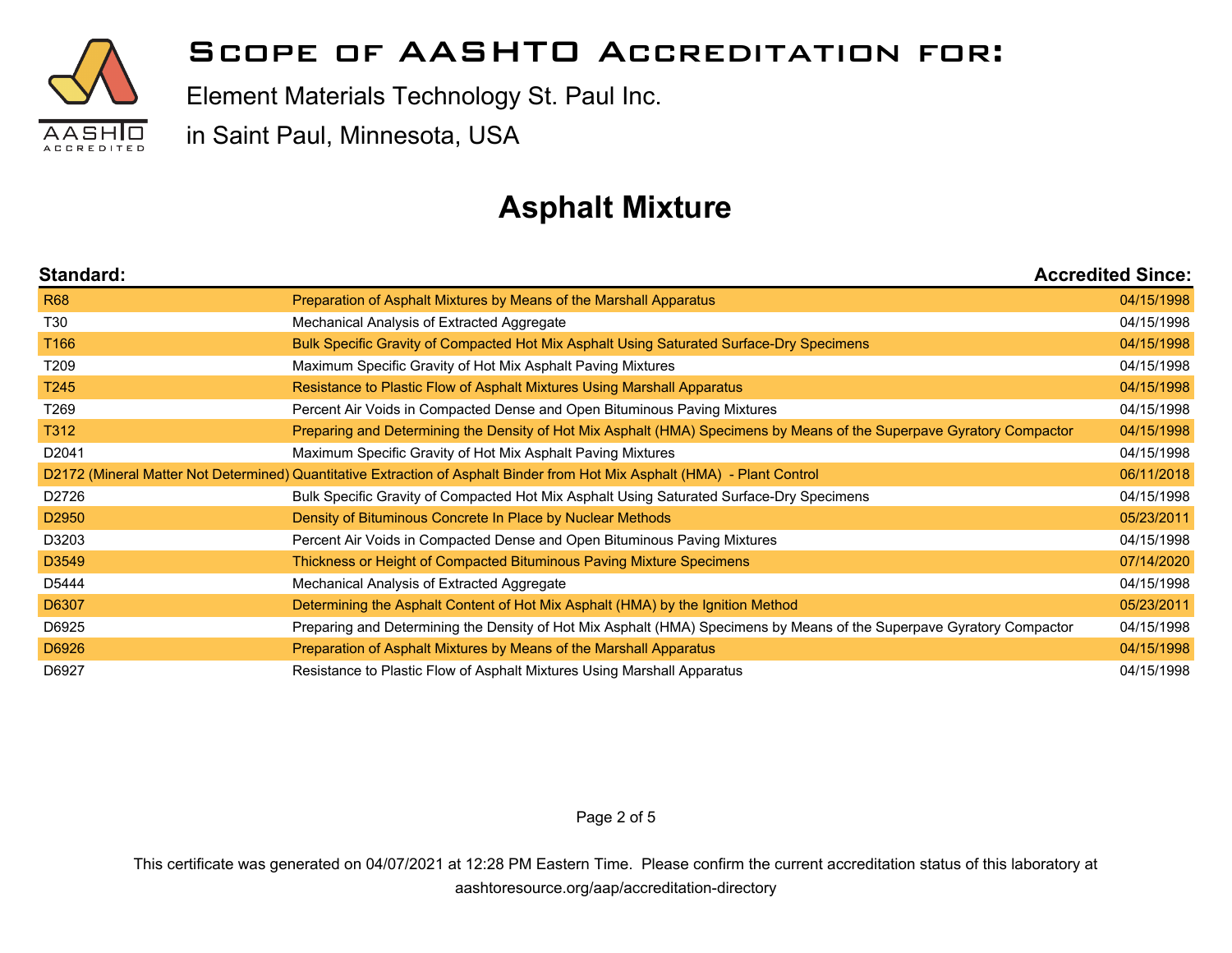

Element Materials Technology St. Paul Inc.

in Saint Paul, Minnesota, USA

#### **Soil**

|                                                               | <b>Standard:</b>                                                                                          |            |
|---------------------------------------------------------------|-----------------------------------------------------------------------------------------------------------|------------|
| <b>R58</b>                                                    | Dry Preparation of Disturbed Soil and Soil Aggregate Samples for Test                                     | 04/15/1998 |
| T88                                                           | Particle Size Analysis of Soils by Hydrometer                                                             | 05/23/2011 |
| T89                                                           | Determining the Liquid Limit of Soils (Atterberg Limits)                                                  | 05/23/2011 |
| T90                                                           | Plastic Limit of Soils (Atterberg Limits)                                                                 | 05/23/2011 |
| T99                                                           | The Moisture-Density Relations of Soils Using a 5.5 lb [2.5 kg] Rammer and a 12 in. [305 mm] Drop         | 04/15/1998 |
| T180                                                          | Moisture-Density Relations of Soils Using a 10 lb [4.54 kg] Rammer and an 18 in. [457 mm] Drop            | 04/15/1998 |
| T191                                                          | Density of Soil In-Place by the Sand Cone Method                                                          | 04/15/1998 |
| T208                                                          | Unconfined Compressive Strength of Cohesive Soil                                                          | 04/15/1998 |
| T265                                                          | Laboratory Determination of Moisture Content of Soils                                                     | 04/15/1998 |
| T310                                                          | In-Place Density and Moisture Content of Soil and Soil-Aggregate by Nuclear Methods (Shallow Depth)       | 04/15/1998 |
| D421                                                          | Dry Preparation of Disturbed Soil and Soil Aggregate Samples for Test                                     | 04/15/1998 |
|                                                               | D422 Particle Size Analysis of Soils by Hydrometer                                                        | 04/15/1998 |
|                                                               | D698 The Moisture-Density Relations of Soils Using a 5.5 lb [2.5 kg] Rammer and a 12 in. [305 mm] Drop    | 04/15/1998 |
|                                                               | D1140 Amount of Material in Soils Finer than the No. 200 (75-µm) Sieve                                    | 09/21/2015 |
|                                                               | D1556 Density of Soil In-Place by the Sand Cone Method                                                    | 04/15/1998 |
|                                                               | D1557 Moisture-Density Relations of Soils Using a 10 lb [4.54 kg] Rammer and an 18 in. [457 mm] Drop      | 04/15/1998 |
|                                                               | D2166 Unconfined Compressive Strength of Cohesive Soil                                                    | 04/15/1998 |
|                                                               | D2216 Laboratory Determination of Moisture Content of Soils                                               | 04/15/1998 |
|                                                               | D2487 Classification of Soils for Engineering Purposes (Unified Soil Classification System)               | 09/21/2015 |
|                                                               | D2488 Description and Identification of Soils (Visual-Manual Procedure)                                   | 09/21/2015 |
|                                                               | D4318 Determining the Liquid Limit of Soils (Atterberg Limits)                                            | 04/15/1998 |
| D4318 Plastic Limit of Soils (Atterberg Limits)<br>04/15/1998 |                                                                                                           |            |
|                                                               | D6938 In-Place Density and Moisture Content of Soil and Soil-Aggregate by Nuclear Methods (Shallow Depth) | 04/15/1998 |

Page 3 of 5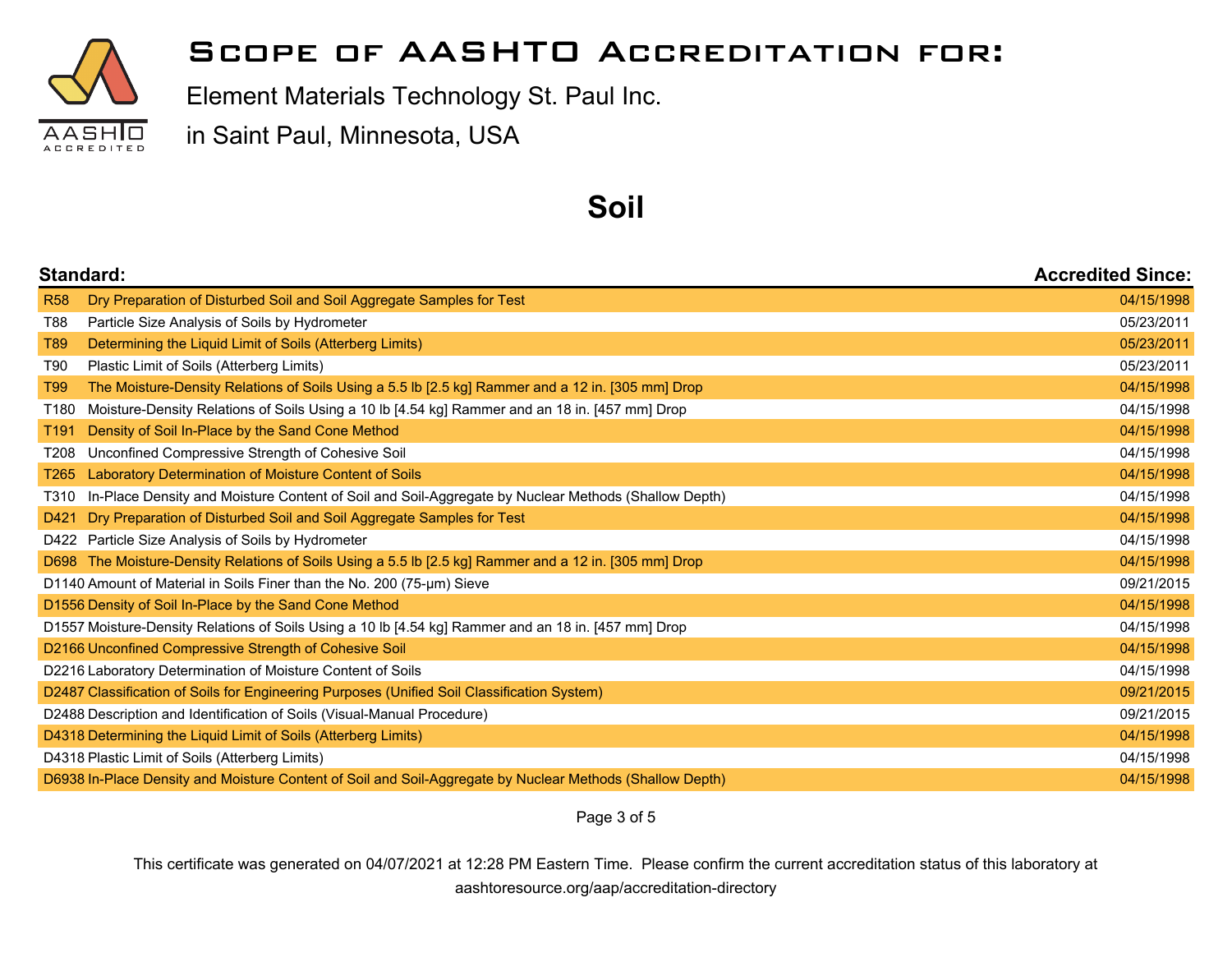

Element Materials Technology St. Paul Inc.

in Saint Paul, Minnesota, USA

### **Aggregate**

|                  | Standard:                                                                                                  |            |
|------------------|------------------------------------------------------------------------------------------------------------|------------|
| <b>R76</b>       | Reducing Samples of Aggregate to Testing Size                                                              | 05/23/2011 |
| T <sub>11</sub>  | Materials Finer Than 75-um (No. 200) Sieve in Mineral Aggregates by Washing                                | 05/23/2011 |
| T <sub>19</sub>  | Bulk Density ("Unit Weight") and Voids in Aggregate                                                        | 05/23/2011 |
| T <sub>21</sub>  | Organic Impurities in Fine Aggregates for Concrete                                                         | 05/23/2011 |
| T <sub>27</sub>  | Sieve Analysis of Fine and Coarse Aggregates                                                               | 05/23/2011 |
| T84              | Specific Gravity (Relative Density) and Absorption of Fine Aggregate                                       | 05/23/2011 |
| <b>T85</b>       | Specific Gravity and Absorption of Coarse Aggregate                                                        | 05/23/2011 |
| T96              | Resistance to Abrasion of Small-Size Coarse Aggregate by Abrasion and Impact in the Los Angeles Machine    | 05/23/2011 |
| T <sub>255</sub> | <b>Total Moisture Content of Aggregate by Drying</b>                                                       | 05/23/2011 |
| T304             | Uncompacted Void Content of Fine Aggregate (Influenced by Shape, Texture, and Grading)                     | 09/21/2015 |
| C <sub>29</sub>  | Bulk Density ("Unit Weight") and Voids in Aggregate                                                        | 05/23/2011 |
| C40              | Organic Impurities in Fine Aggregates for Concrete                                                         | 05/23/2011 |
| C117             | Materials Finer Than 75-um (No. 200) Sieve in Mineral Aggregates by Washing                                | 05/23/2011 |
| C127             | Specific Gravity and Absorption of Coarse Aggregate                                                        | 05/23/2011 |
| C <sub>128</sub> | Specific Gravity (Relative Density) and Absorption of Fine Aggregate                                       | 05/23/2011 |
| C131             | Resistance to Abrasion of Small-Size Coarse Aggregate by Abrasion and Impact in the Los Angeles Machine    | 05/23/2011 |
|                  | C136 Sieve Analysis of Fine and Coarse Aggregates                                                          | 05/23/2011 |
| C535             | Resistance to Degradation of Large-Size Coarse Aggregate by Abrasion and Impact in the Los Angeles Machine | 05/23/2011 |
| C <sub>566</sub> | <b>Total Moisture Content of Aggregate by Drying</b>                                                       | 05/23/2011 |
|                  | C702 Reducing Samples of Aggregate to Testing Size                                                         | 05/23/2011 |
|                  | C1252 Uncompacted Void Content of Fine Aggregate (Influenced by Shape, Texture, and Grading)               | 09/21/2015 |
|                  | D4791 Flat Particles, Elongated Particles, or Flat and Elongated Particles in Coarse Aggregate             | 04/15/1998 |

Page 4 of 5